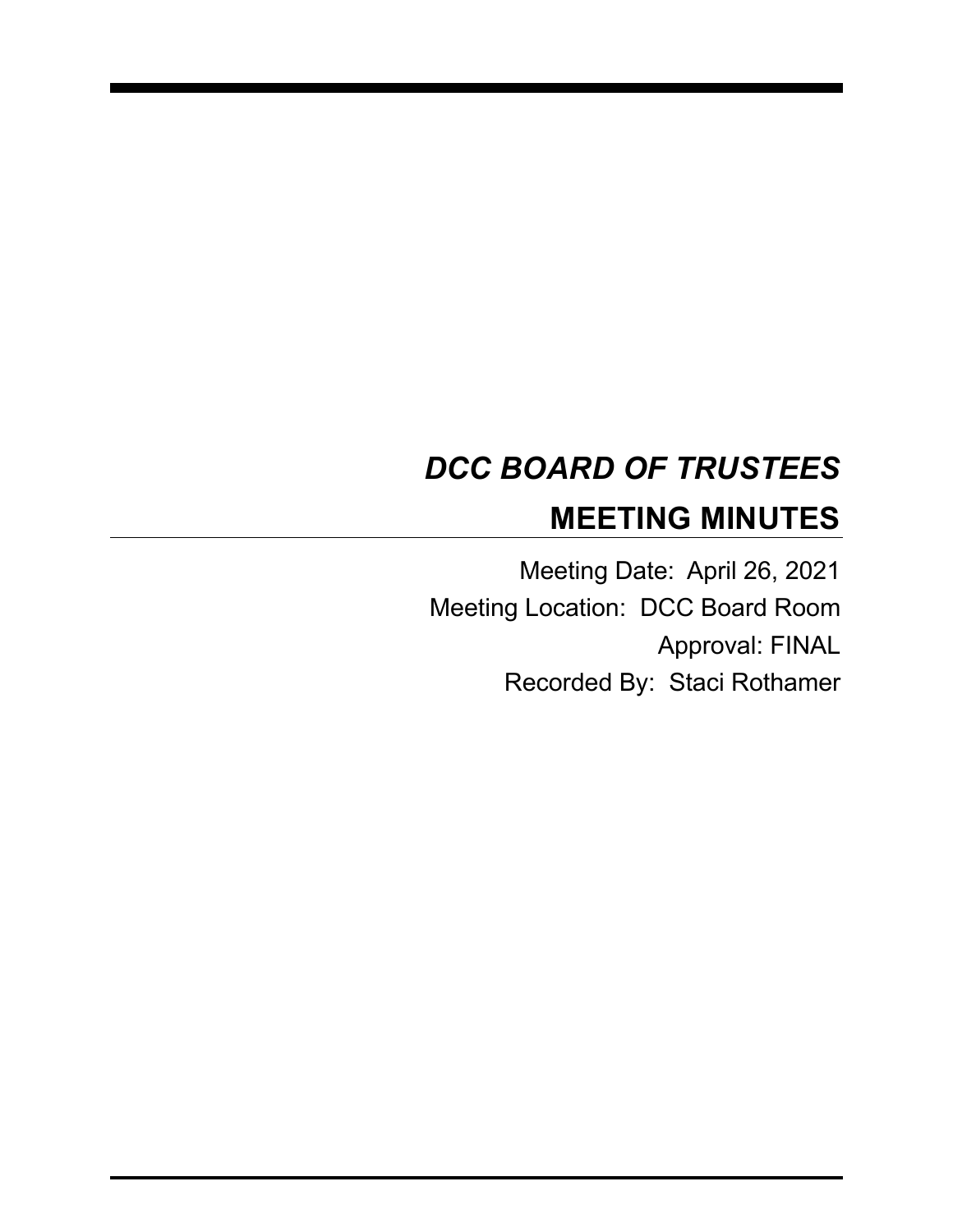#### **Attendance**

| <b>Name</b>              | <b>Title/Organization</b>                   | <b>Present</b> |
|--------------------------|---------------------------------------------|----------------|
| Chad Knudson             | Chair                                       | Yes            |
| Darla Handran            | <b>Vice Chair</b>                           | <b>No</b>      |
| Spencer Johnson          | Trustee                                     | Yes            |
| Cindy Larsen             | Trustee                                     | Yes            |
| Sarah Thorson            | <b>Trustee</b>                              | Yes            |
| Mike Wilondek            | Trustee                                     | Yes            |
| Scott Mickelsen          | President                                   | Yes            |
|                          |                                             |                |
| Suela Cela               | VP - Academic and Student Affairs           | Yes            |
| Doug Cherry              | VP - Business Operations                    | Yes            |
| Dennis Harp              | <b>Executive Director DCC Foundation</b>    | Yes            |
| Laurie Huber             | Director - DCC Lewistown                    | Yes            |
| <b>Tyrel Huseby</b>      | $DCC - IT$                                  | Yes            |
| Erin Kaufman             | <b>Academic Coordinator</b>                 | Yes            |
| Joe Peterson             | <b>Athletic Director</b>                    | Yes            |
| <b>Tom Reeves</b>        | Faculty - Chemistry                         | Yes            |
| Staci Rothamer           | <b>Assistant to President</b>               | Yes            |
| Leslie Weldon            | VP-Advancement and Human Resources          | Yes            |
| Jennifer Wheeler         | Faculty - Art                               | Yes            |
|                          |                                             |                |
| <b>Community Members</b> |                                             |                |
| Jeremy Alley*            | Land Owner                                  | Yes            |
| <b>Staci Knuths</b>      | Mid-Rivers                                  | Yes            |
| Emily                    | <b>Rhombus Security Cameras</b>             | Yes            |
| <b>Alan Sevier</b>       | <b>Prior Edward Jones Financial Advisor</b> | Yes            |
| Cody Sevier              | <b>Edward Jones - Financial Advisor</b>     | Yes            |
| Collette Wilburn         | <b>Community Member</b>                     | Yes            |
|                          |                                             |                |
|                          |                                             |                |

\_\_\_\_\_\_\_\_\_\_\_\_\_\_\_\_\_\_\_\_\_\_\_\_\_\_\_\_\_\_\_\_\_\_ \_\_\_\_\_\_\_\_\_\_\_\_\_\_\_\_\_\_\_\_\_\_\_\_\_\_\_\_\_\_\_\_\_\_\_\_\_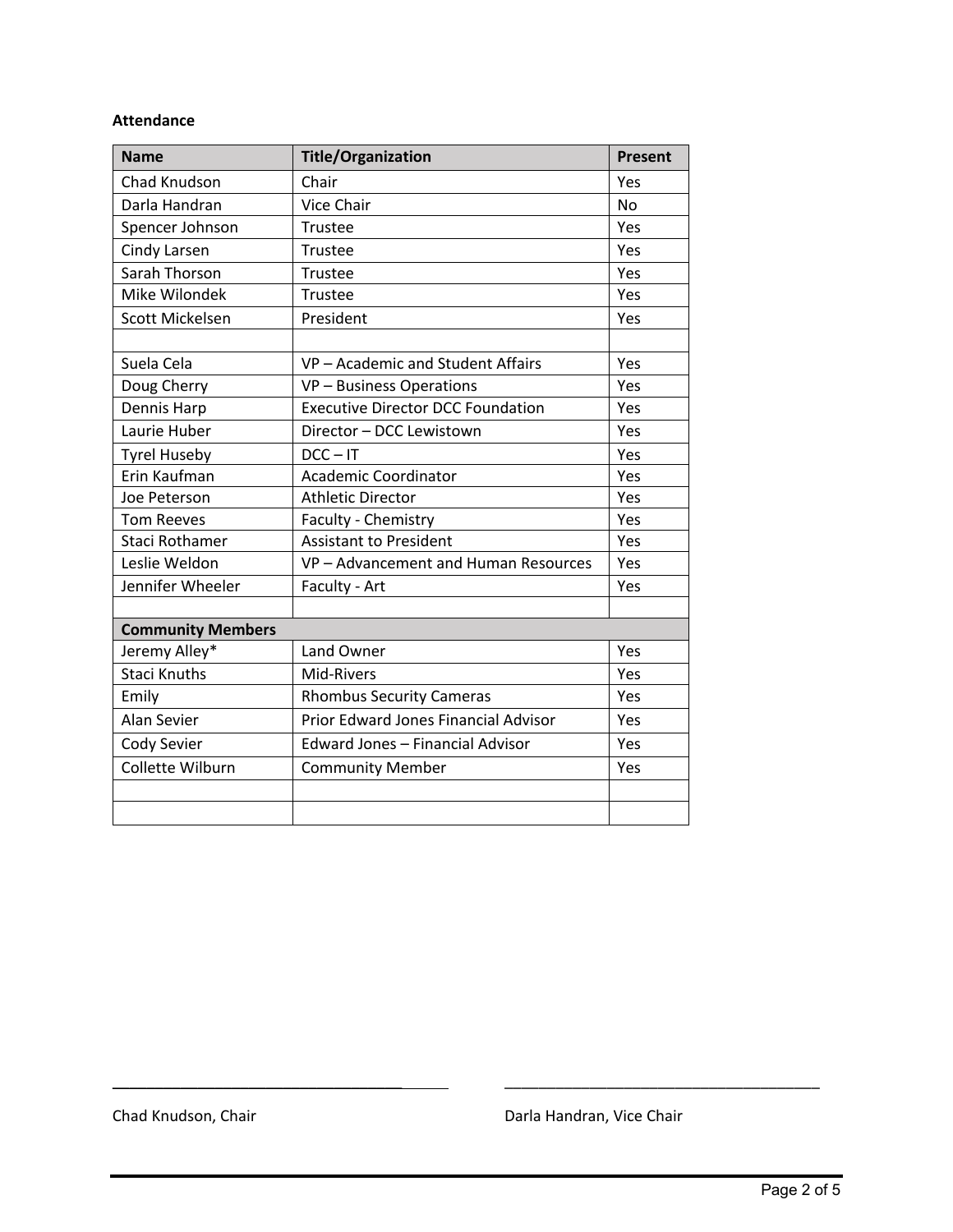**Dawson Community College Board of Trustees Minutes of the Regular Board Meeting Monday, April 26, 2021 5:30 pm Recorded by Staci Rothamer**

**The meeting was called to order by Chair Knudson at 5:31 p.m. The Chair called for introductions.**

## **Correspondence**

The Board reviewed the letter from NWCCU regarding the Evaluation of Institutional Effectiveness – year seven visit. Suela Cela confirmed that the visit will happen.

The Board also reviewed the Notice of Cancelation of Election from Shirley Kreiman, as the number of candidates who filed equals the number of positions to be filled.

## **Minutes**

• Trustee Larsen/Trustee Johnson moved/seconded the motion to approve the minutes of the March 22, 2021 Board Meeting.

## **Motion carried unanimously.**

## **Reports**

# **President Mickelsen:**

• DCC Cattle Company – Grazing Plan

Tom Reeves was at the meeting to discuss and give updates from discussion he and Katie Carrier had in regards to the grazing strategy plan. Tom discussed the experiment station he has been on and that the college is suited for it and would be good for our region. Tom and Katie discussed possible 5-7 pairs of livestock would be ideal for the acres. Tom discussed that the students would benefit greatly as a large number of students enrolling now have not been raised on area ranches and this would provide the students the knowledge of working with the livestock and the land and not having to load the students on buses to go elsewhere to study range plants. Also the ability to monitor the progress for proper grazing and see the effects would benefit the students. Tom mentioned that the fencing details will need to be worked out by Katie Carrier. Katie and the new Ag instructor will piece all of the details together.

Opened up for public comment as no more discussions from the Board on this subject.

Jeremy Alley, local landowner, was present and had questions for Tom. Jeremy stated he did not feel there are enough acres for the Ag program to have livestock. Jeremy brought a map of the area land and handed out to the Board. Discussion ensued. The Board thanked Jeremy for the information.

• Lewistown Update

Laurie Huber updated the Board on the enrollments from the area high school. Sara North Wolfe will have some dual enrollments. Continuing education courses are being requested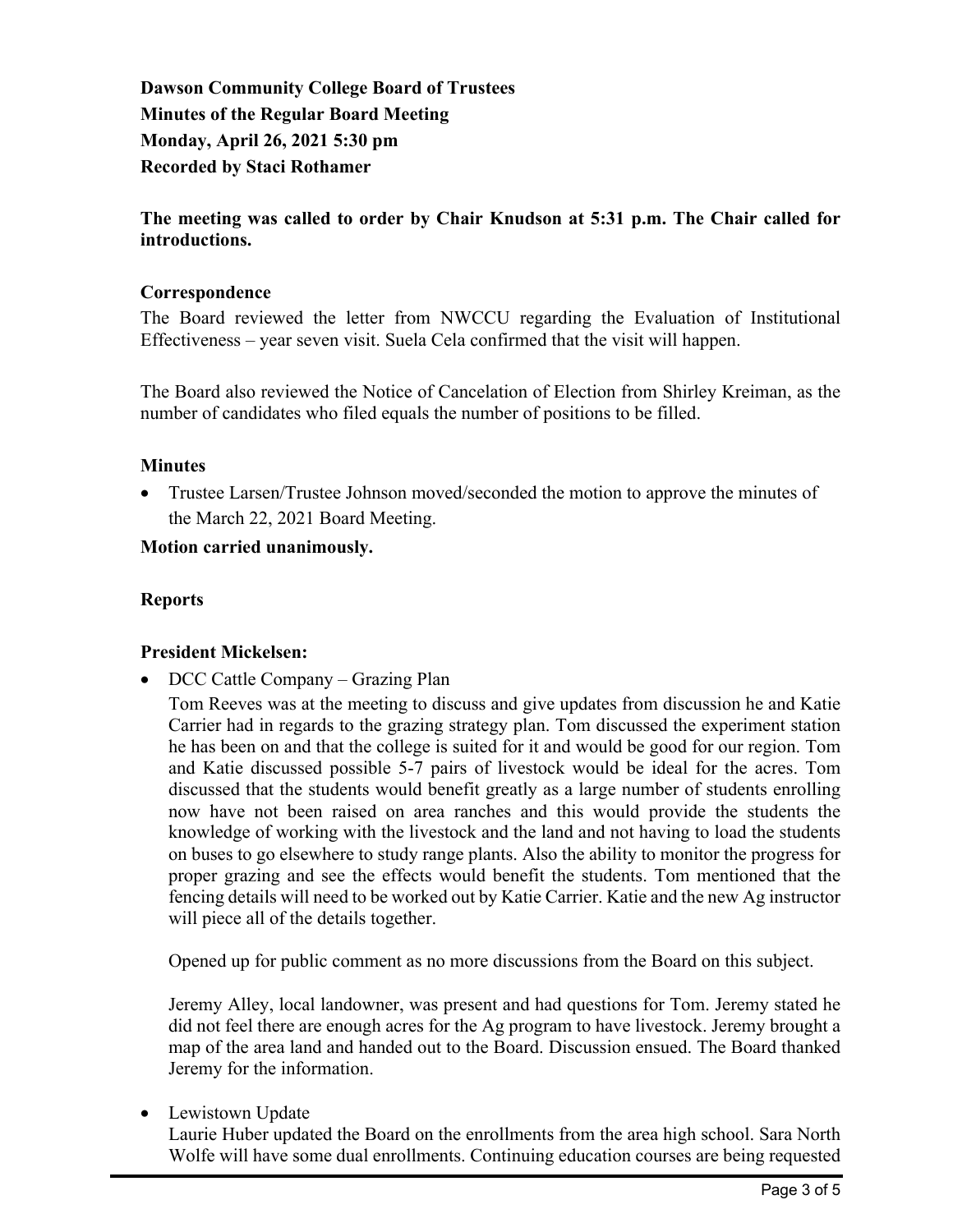by the community as the town has small businesses that need welders. Other businesses are coming back to the town and there is a lot of community support. For summer 2021, there are 5 courses offered and the push out to the six county high schools is being done as high school students can start classes now and get a jump start on their college degrees. Laurie stated that all the adjunct instructors are local.

• Tenure – Ms. Jennifer Wheeler

Jennifer has been at DCC for 5 years in the Art Program. Dr. Mickelsen reviewed her portfolio for her tenure and asked her to present to the Board for approval. Jennifer talked to the Board about the Art exhibit that she does in the Library and other outreach she does in the community with the Art program. Jennifer stated she would like to do more in the community. The art gallery provides a learning experience for the students. Jennifer offers current students the opportunity to teach courses in the summer to build up their art resumes. Suela Cela spoke on behalf of Jennifer's tenure. The Board unanimously approved Jennifer's tenure.

- Budget Review FY22 Doug will be looking closer into the budget and will provide an update at the May Board Meeting.
- Summer Retreat July This will be discussed at the May meeting.

## **Finance Committee Meeting report by Trustee Wilondek**:

• Committee met briefly - nothing at this time to discuss.

#### **HR Committee Report by Vice Chair Handran:**

• Report submitted - nothing to add.

#### **Policy Committee Report by Trustee Thorson**:

• Nothing to discuss at this time.

#### **Security Camera Presentation**:

- Emily from Rhombus was on live for the Board Meeting presentation
- For the demo, she provided other cameras and did not log into our camera due to security reasons
- Emily discussed what Rhombus is and about it being cloud-based. She discussed the performance of the system and the cost effective compared to other similar camera on the market
- Staci from Mid-Rivers explained about the 360-degree camera that is up in the Administrative hallway currently, and that Staci, Assistant to the President, has access to view it now and others can be added as well.